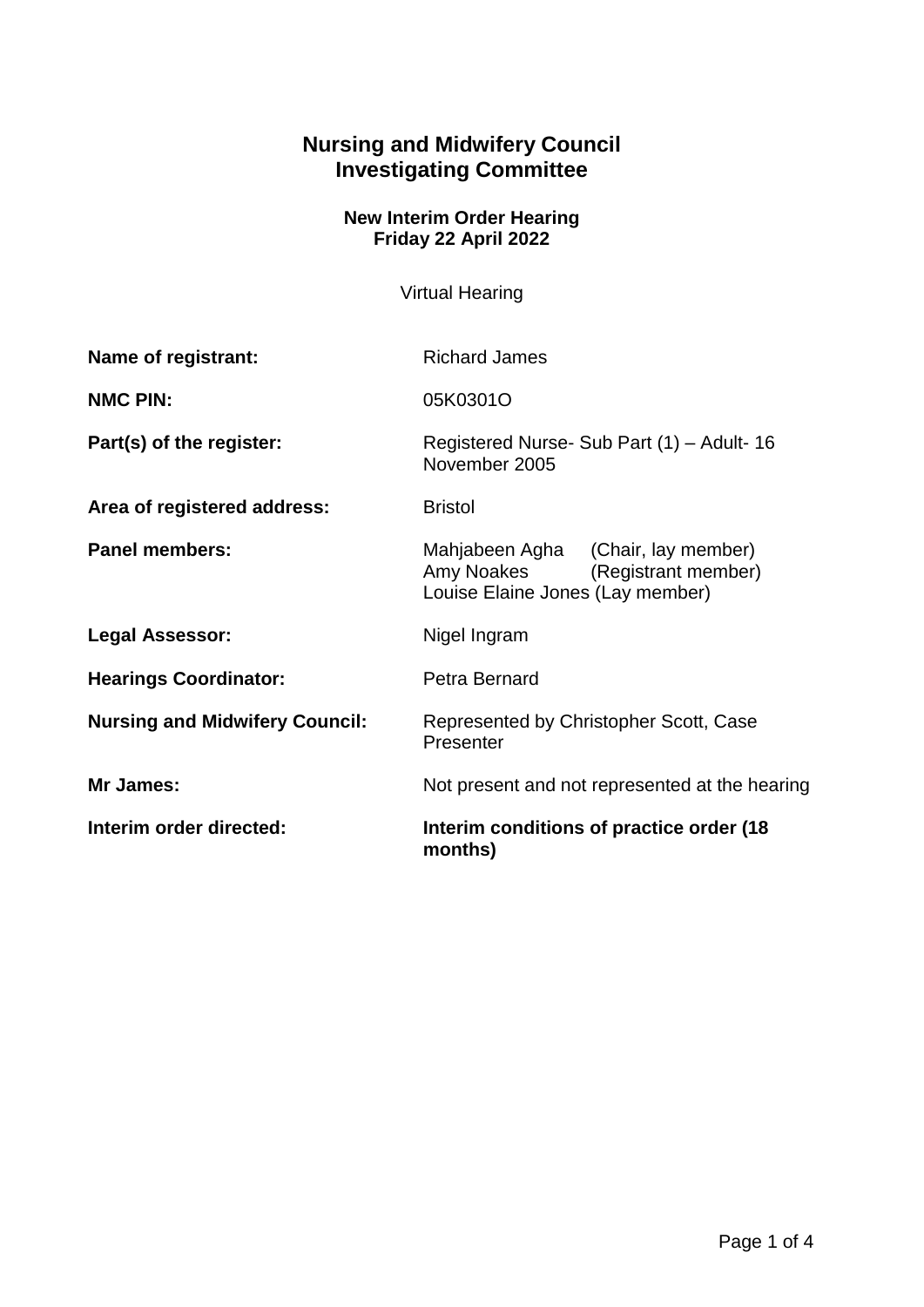## **Decision and reasons on interim order**

The panel decided to make an interim conditions of practice order for a period of 18 months.

The panel has determined that the following conditions are proportionate and appropriate:

For the purposes of these conditions, 'employment' and 'work' mean any paid or unpaid post in a nursing, midwifery or nursing associate role. Also, 'course of study' and 'course' mean any course of educational study connected to nursing, midwifery or nursing associates.

1. You must confine your practice to one substantive employer, which must not be an agency.

*2*. You must not be the nurse in charge of a shift.

*3*. You must ensure that you are supervised at any time you are working as a registered nurse. Your supervision must consist of working at all times on the same shift as another registered nurse.

4. You must not work night shifts.

5. You must work with your line manager/supervisor or mentor to create a personal development plan (PDP). Your PDP must address the concerns about:

- a. Managing challenging behaviour
- b. Communication
- c. Escalation of emergencies
- d. Medicines administration
- e. Record keeping
- f. Handover

•Send your case officer a copy of your PDP within a month of starting your new employments.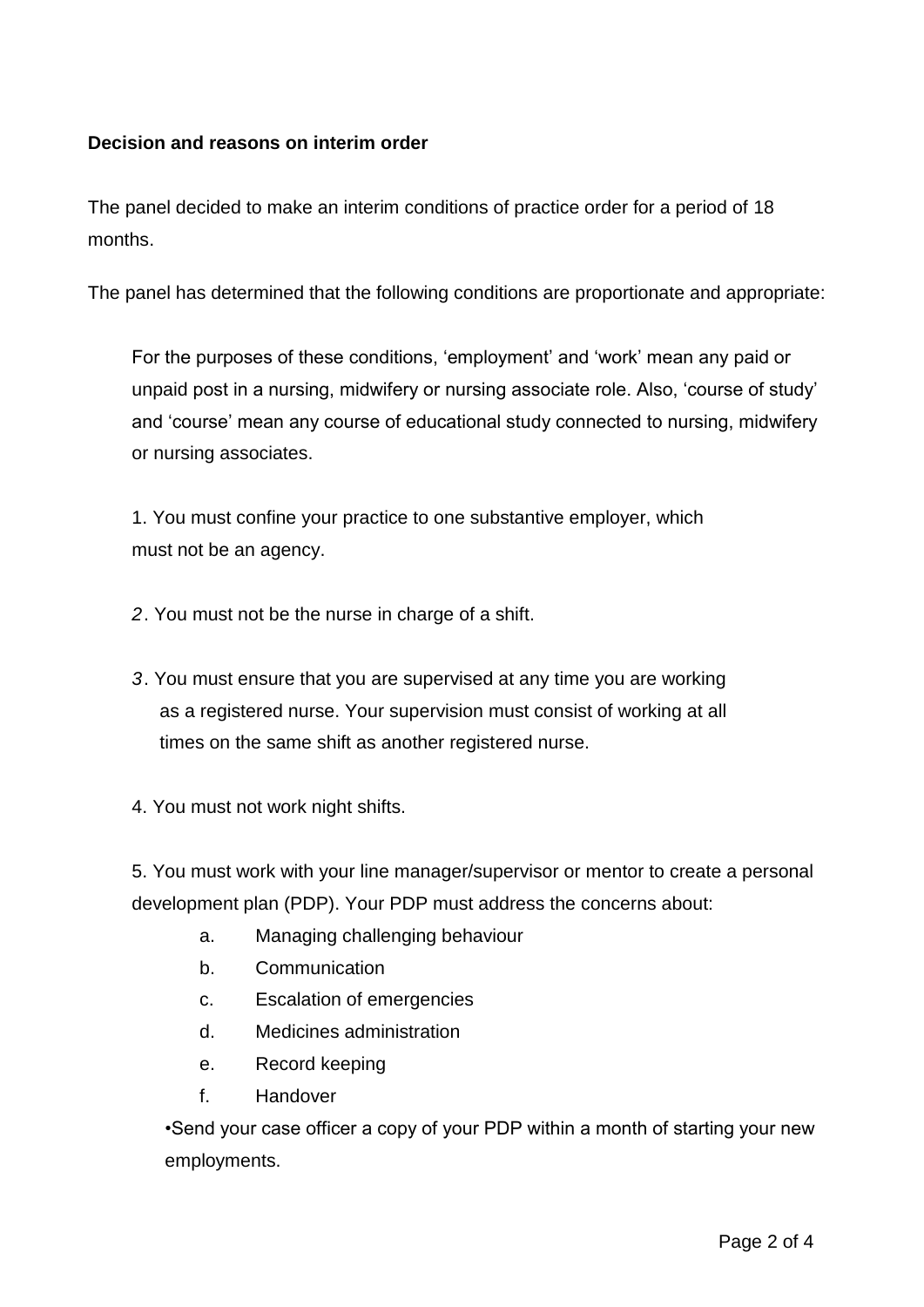• Meet with your line manager/supervisor or mentor at least every four weeks to discuss your progress towards achieving the aims set out in your PDP. • Send your case officer a report from your line manager/supervisor or mentor prior to any review meeting. This report must show your progress towards achieving the aims set out in your PDP and be provided prior to any review hearing.

- 6. You must keep us informed about anywhere you are working by:
	- a. Telling your case officer within seven days of accepting or leaving any employment.
	- b. Giving your case officer your employer's contact details.
- 7. You must keep us informed about anywhere you are studying by:
	- a. Telling your case officer within seven days of accepting any course of study.
	- b. Giving your case officer the name and contact details of the organisation offering that course of study.
- 8. You must immediately give a copy of these conditions to:
	- a. Any organisation or person you work for.
	- b. Any employers you apply to for work (at the time of application).
	- c. Any establishment you apply to (at the time of application), or with which you are already enrolled, for a course of study.
- 9. You must tell your case officer, within seven days of your becoming aware of:
	- a. Any clinical incident you are involved in.
	- b. Any investigation started against you.
	- c. Any disciplinary proceedings taken against you.